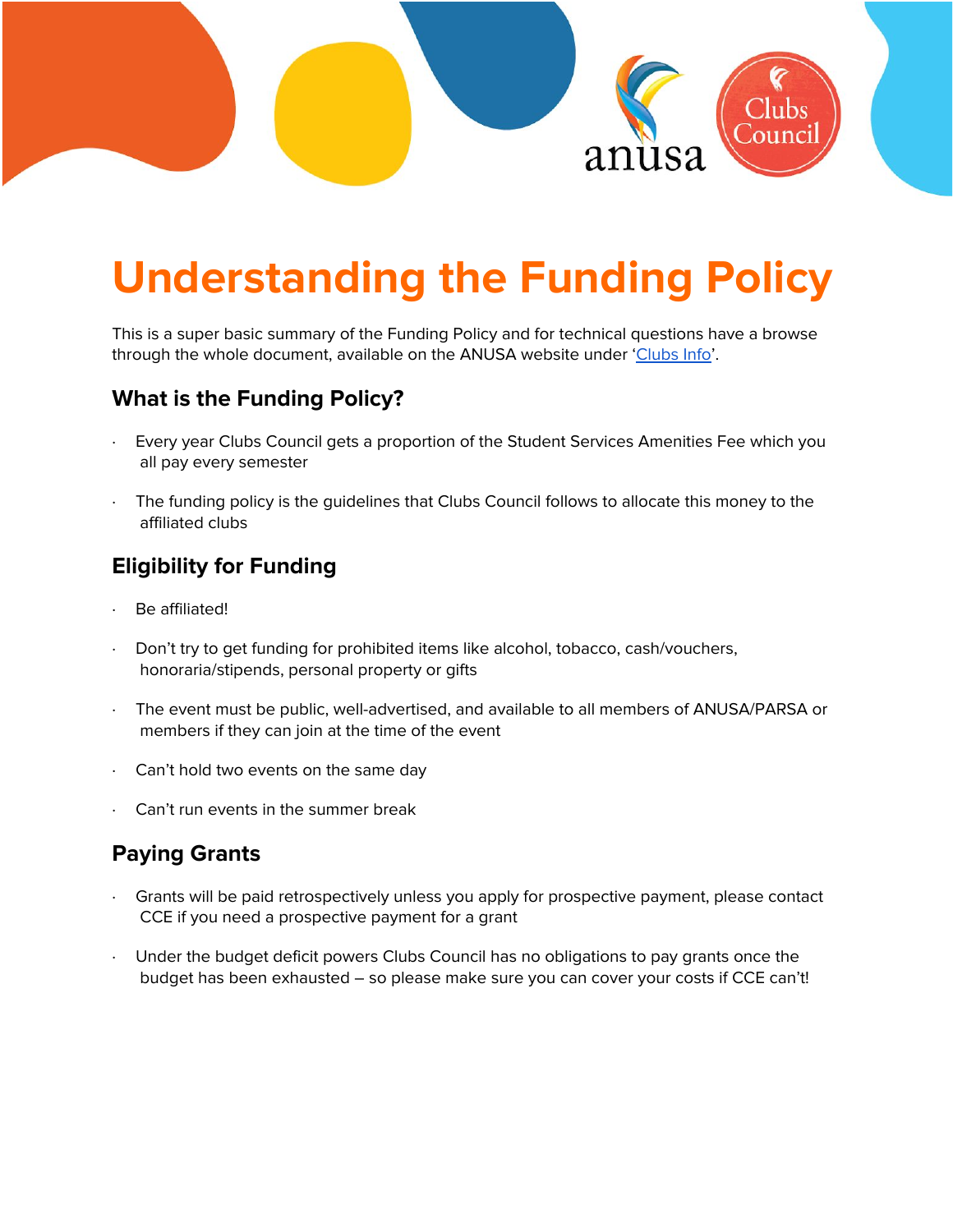## **The Funding Cap**

- There is a funding cap for each club/society every year which is set at \$10,000 or 9% of the Clubs Council budget, whichever is lower
- · This is the total amount of money a club/society can receive, even if it comes from different types of grants
- · But, where the \$10,000 cap applies, clubs/societies can move a motion at a Clubs Council Meeting (CCM) to increase their cap to 9%

# **Types of Grants**

#### **Ordinary Events Grant**

- This is funded between \$4 and \$15 dollars per person, for the event
- · Funding policy may change with two weeks' notice by up to \$2, but if a club/society has filled a pre-event grant they are still entitled to the old amount
- · It may be capped at \$500 by Clubs Council Executive, but CCE will contact your society if this is a possibility for your grant
- · A club/society can make a maximum of \$100 profit, any more than this reduces the grant from Clubs Council

#### **Special Annual Events Grant**

- · Clubs/societies can only receive this once a year
- · This is funded between \$10 and \$22 per person for the event
- · This grant must be submitted by the last teaching day of term three
- · To be eligible for this grant, a member of your executive must attend special events and balls training
- Societies can only make up to \$200 profit before the grant is reduced

#### **Capital Expenditure Grant**

This is a grant for up to \$1000 to purchase reusable assets